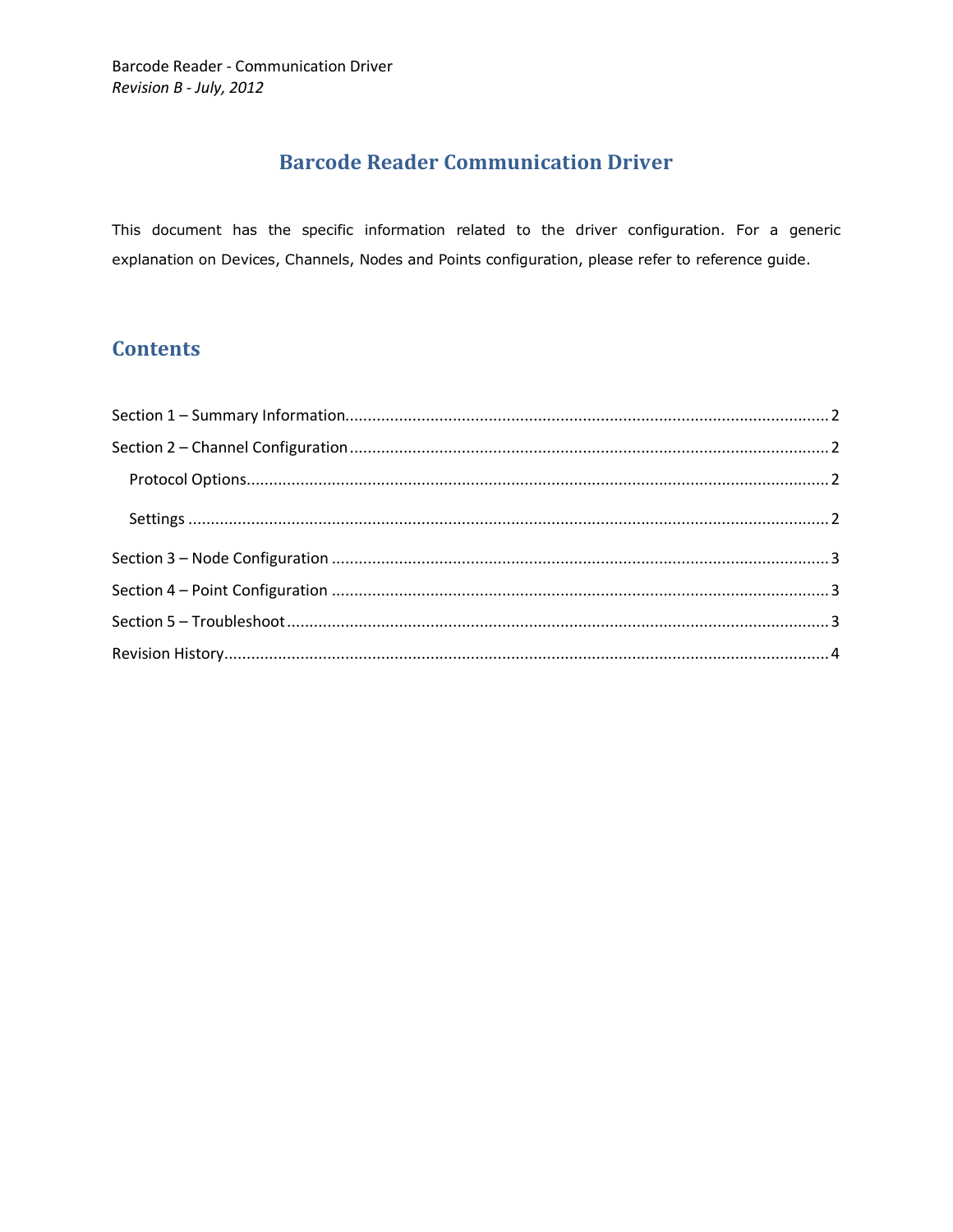## <span id="page-1-0"></span>**Section 1 – Summary Information**

**Communication Driver Name**: Barcode **Implementation DLL**: T.ProtocolDriver. Barcode.dll **Protocol**: ASCII (American Standard Code for Information Interchange) **Interface**: TCP/IP and Serial **Description**: Barcode is able to receive messages from any equipment, since the message is ASCII encoded. It operates as a slave over Serial or TCP/IP networks. **Equipments types supported:** Any equipment compatible with ASCII encoding **Protocol Options**: BlockSize, Start Char and End Char **Multi-threading**: only one instance for channel is allowed **Max number of nodes**: only one Node should be used for each channel **PC Hardware requirements**: Standard PC Ethernet interface board, RS485 or RS232 port

## <span id="page-1-1"></span>**Section 2 – Channel Configuration**

### <span id="page-1-2"></span>**Protocol Options**

**BlockSize:** Defines the maximum length of a single item, the default value is **256**.

**StartChar**: Determines the character that indicates the message start. When empty, starts receiving the message with any character.

**EndChar**: Determines the character that indicates the message end. When empty, stops receiving the message when it reaches the block size length.

#### <span id="page-1-3"></span>**Settings**

Serial and MultiSerial channels:

- Consult the Serial Port configuration from your equipment

#### TCP/IP channels:

ListeningPort: Defines the TCP/IP port that will be listening for the connections.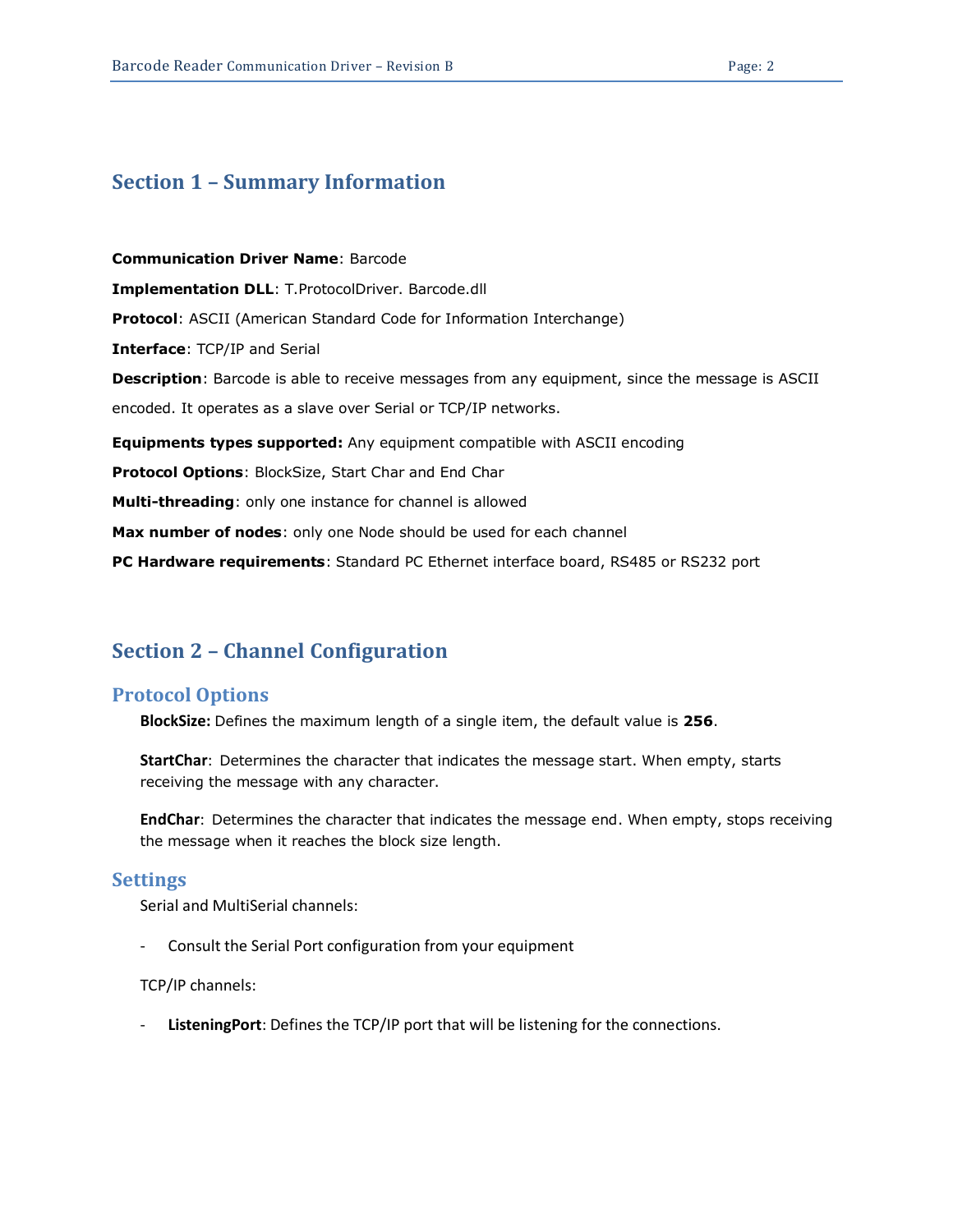## <span id="page-2-0"></span>**Section 3 – Node Configuration**

The PrimaryStation and the BackupStation should be blank

## <span id="page-2-1"></span>**Section 4 – Point Configuration**

The syntax for the Barcode communication points is: <Number of Bytes>

Number of Bytes: means how many bytes (characters) the Tag will receive.

The value 0 (zero) means that the Tag will receive the whole message

Example: The message received was "ABCDXYZ"

| Case1:         |                |       |
|----------------|----------------|-------|
| <b>TagName</b> | <b>Address</b> | Value |
| TagA           |                | ABCD  |
| <b>TagB</b>    |                | XYZ   |

Case2:

| <b>TagName</b> | <b>Address</b> | Value   |
|----------------|----------------|---------|
| TagC           |                | ABCDXYZ |

## <span id="page-2-2"></span>**Section 5 – Troubleshoot**

The status of the driver execution can be observed through the diagnostic tools:

- Trace window
- Property Watch
- Module Information

The above tools indicate if the operations have succeeded or have failed where the status 0 (zero) means success. Negative values are internal error codes and positive values are protocol error codes.